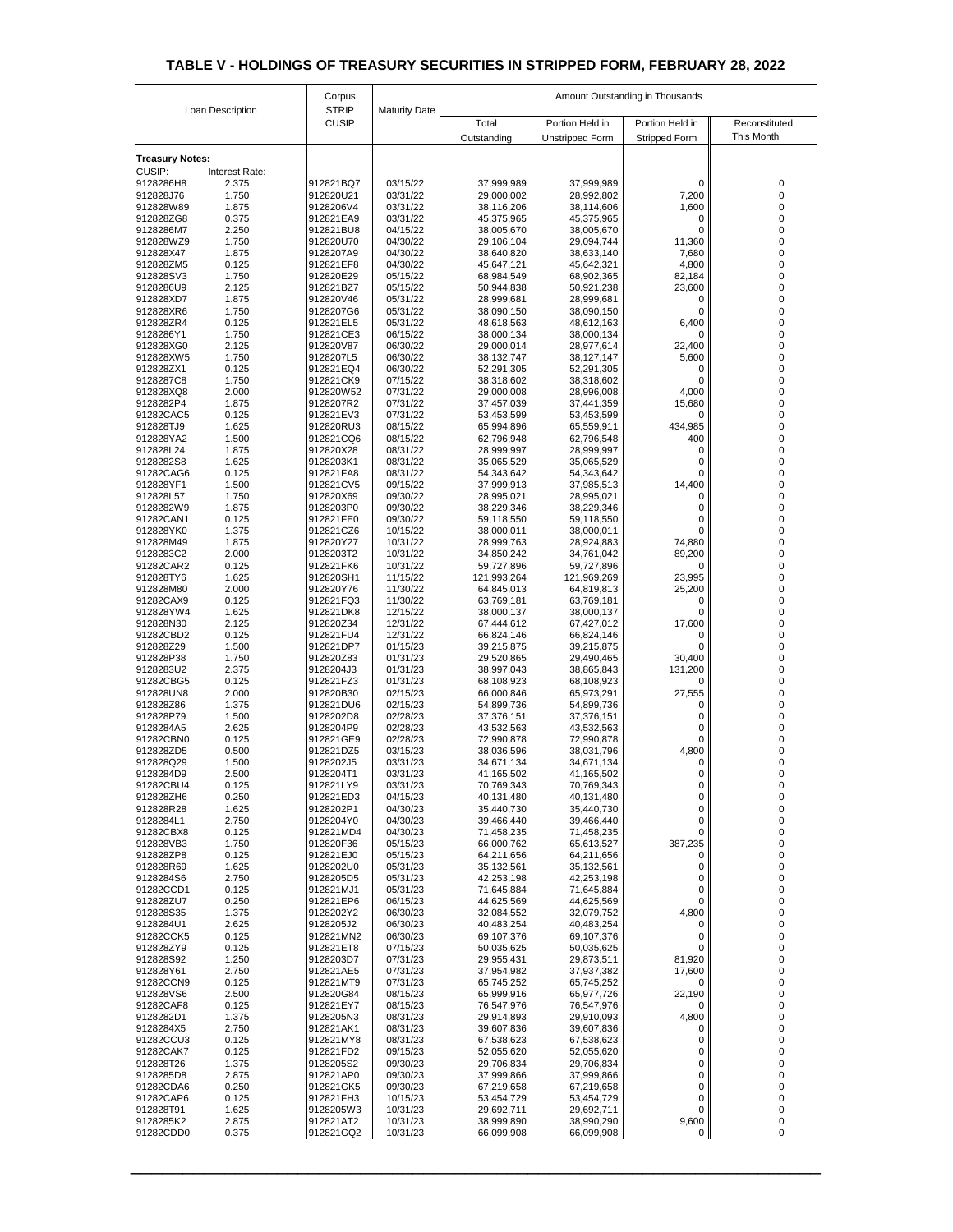| Loan Description       |                | Corpus                       |                      | Amount Outstanding in Thousands |                                           |                                         |                             |  |
|------------------------|----------------|------------------------------|----------------------|---------------------------------|-------------------------------------------|-----------------------------------------|-----------------------------|--|
|                        |                | <b>STRIP</b><br><b>CUSIP</b> | <b>Maturity Date</b> |                                 |                                           |                                         |                             |  |
|                        |                |                              |                      | Total<br>Outstanding            | Portion Held in<br><b>Unstripped Form</b> | Portion Held in<br><b>Stripped Form</b> | Reconstituted<br>This Month |  |
| 912828WE6              | 2.750          | 912820J65                    | 11/15/23             | 65,996,109                      | 64,327,905                                | 1,668,204                               | 12,000                      |  |
| 91282CAW1              | 0.250          | 912821FN0                    | 11/15/23             | 68,807,085                      | 67,907,085                                | 900,000                                 |                             |  |
| 912828U57              | 2.125          | 9128206B8                    | 11/30/23             | 30,980,363                      | 30,973,963                                | 6,400                                   |                             |  |
| 9128285P1<br>91282CDM0 | 2.875<br>0.500 | 912821AY1<br>912821GV1       | 11/30/23<br>11/30/23 | 43,512,587<br>62,778,550        | 43,445,387<br>62,778,550                  | 67,200<br>$\mathbf{0}$                  |                             |  |
| 91282CBA8              | 0.125          | 912821FT7                    | 12/15/23             | 58,385,314                      | 58,385,314                                |                                         |                             |  |
| 912828V23              | 2.250          | 9128206G7                    | 12/31/23             | 31,723,494                      | 31,723,494                                | O                                       |                             |  |
| 9128285U0              | 2.625          | 912821BC8                    | 12/31/23             | 40,998,539                      | 40,985,739                                | 12,800                                  |                             |  |
| 91282CDR9<br>91282CBE0 | 0.750<br>0.125 | 912821GZ2<br>912821FX8       | 12/31/23<br>01/15/24 | 63,608,315<br>63,830,651        | 63,608,315<br>63,830,651                  | $\Omega$<br>0                           |                             |  |
| 912828V80              | 2.250          | 9128206M4                    | 01/31/24             | 29,775,684                      | 29,775,684                                | 0                                       |                             |  |
| 9128285Z9              | 2.500          | 912821BH7                    | 01/31/24             | 41,000,039                      | 40,987,639                                | 12,400                                  |                             |  |
| 91282CDV0<br>912828B66 | 0.875<br>2.750 | 912821HE8<br>912820L47       | 01/31/24<br>02/15/24 | 62,070,930<br>65,996,824        | 62,070,930<br>65,811,037                  | 0<br>185,787                            | 4,800                       |  |
| 91282CBM2              | 0.125          | 912821GC3                    | 02/15/24             | 79,041,154                      | 79,041,154                                | 0                                       |                             |  |
| 912828W48              | 2.125          | 9128206S1                    | 02/29/24             | 31,879,252                      | 31,879,252                                | 0                                       |                             |  |
| 9128286G0<br>91282CEA5 | 2.375<br>1.500 | 912821BN4<br>912821HK4       | 02/29/24<br>02/29/24 | 42,973,164<br>60,908,311        | 42,960,364<br>60,908,311                  | 12,800<br>0                             |                             |  |
| 91282CBR1              | 0.250          | 912821GH2                    | 03/15/24             | 61,595,099                      | 61,580,699                                | 14,400                                  |                             |  |
| 912828W71              | 2.125          | 9128206W2                    | 03/31/24             | 72,389,805                      | 72,389,805                                | 0                                       |                             |  |
| 91282CBV2              | 0.375          | 912821MB8                    | 04/15/24             | 66,901,843                      | 66,895,443                                | 6,400                                   |                             |  |
| 912828X70<br>9128286R6 | 2.000<br>2.250 | 9128207B7<br>912821BX2       | 04/30/24<br>04/30/24 | 31,818,596<br>41,523,405        | 31,818,596<br>41,475,405                  | 0<br>48,000                             | 0                           |  |
| 912828WJ5              | 2.500          | 912820N29                    | 05/15/24             | 65,994,795                      | 65,979,665                                | 15,130                                  | 1,000                       |  |
| 91282CCC3              | 0.250          | 912821MG7                    | 05/15/24             | 88,769,272                      | 88,769,272                                | 0                                       |                             |  |
| 912828XT2              | 2.000          | 9128207H4                    | 05/31/24             | 76,675,617                      | 76,653,517                                | 22,100                                  |                             |  |
| 91282CCG4<br>912828XX3 | 0.250<br>2.000 | 912821MM4<br>9128207M3       | 06/15/24<br>06/30/24 | 63,332,106<br>31,403,548        | 63,324,106<br>31,403,548                  | 8,000<br>0                              |                             |  |
| 9128286Z8              | 1.750          | 912821CH6                    | 06/30/24             | 43,344,818                      | 43,290,418                                | 54,400                                  |                             |  |
| 91282CCL3              | 0.375          | 912821MR3                    | 07/15/24             | 67,548,044                      | 67,536,844                                | 11,200                                  |                             |  |
| 9128282N9<br>912828Y87 | 2.125<br>1.750 | 9128207S0<br>912821CN3       | 07/31/24<br>07/31/24 | 30,846,907<br>42,627,408        | 30,826,107<br>42,627,408                  | 20,800<br>$\Omega$                      |                             |  |
| 912828D56              | 2.375          | 912820P84                    | 08/15/24             | 65,998,692                      | 65,928,141                                | 70,551                                  |                             |  |
| 91282CCT6              | 0.375          | 912821MW2                    | 08/15/24             | 83,876,178                      | 83,876,178                                | 0                                       |                             |  |
| 9128282U3<br>912828YE4 | 1.875<br>1.250 | 9128203L9<br>912821CT0       | 08/31/24<br>08/31/24 | 28,877,629<br>46,324,103        | 28,877,629<br>46,324,103                  |                                         |                             |  |
| 91282CCX7              | 0.375          | 912821GJ8                    | 09/15/24             | 64,175,878                      | 64,175,878                                | 0                                       |                             |  |
| 9128282Y5              | 2.125          | 9128203Q8                    | 09/30/24             | 31,480,100                      | 31,414,500                                | 65,600                                  |                             |  |
| 912828YH7<br>91282CDB4 | 1.500<br>0.625 | 912821CX1<br>912821GN9       | 09/30/24<br>10/15/24 | 45,258,960<br>62,364,044        | 45,258,960<br>62,364,044                  | $\Omega$                                |                             |  |
| 9128283D0              | 2.250          | 9128203U9                    | 10/31/24             | 28,700,490                      | 28,687,690                                | 12,800                                  |                             |  |
| 912828YM6              | 1.500          | 912821DC6                    | 10/31/24             | 45,286,641                      | 45,286,641                                | 0                                       |                             |  |
| 912828G38<br>91282CDH1 | 2.250<br>0.750 | 912820R58<br>912821GT6       | 11/15/24<br>11/15/24 | 66,031,911<br>88,393,592        | 66,031,311<br>88,384,792                  | 600<br>8,800                            |                             |  |
| 9128283J7              | 2.125          | 9128203Z8                    | 11/30/24             | 29,519,458                      | 29,519,458                                | 0                                       |                             |  |
| 912828YV6              | 1.500          | 912821DH5                    | 11/30/24             | 44,254,945                      | 44,193,345                                | 61,600                                  |                             |  |
| 91282CDN8<br>9128283P3 | 1.000<br>2.250 | 912821GY5<br>9128204D6       | 12/15/24<br>12/31/24 | 61,962,878<br>31,660,300        | 61,962,878<br>31,650,700                  | 0<br>9,600                              |                             |  |
| 912828YY0              | 1.750          | 912821DM4                    | 12/31/24             | 44,858,744                      | 44,821,144                                | 37,600                                  |                             |  |
| 91282CDS7              | 1.125          | 912821HC2                    | 01/15/25             | 60,343,414                      | 60,343,414                                | $\Omega$                                |                             |  |
| 9128283V0              | 2.500          | 9128204K0                    | 01/31/25             | 32,115,181                      | 32,115,181                                |                                         |                             |  |
| 912828Z52<br>912828J27 | 1.375<br>2.000 | 912821DS1<br>912820T31       | 01/31/25<br>02/15/25 | 45,231,843<br>65,988,280        | 45,188,643<br>65,487,879                  | 43,200<br>500,401                       |                             |  |
| 91282CDZ1              | 1.500          | 912821HH1                    | 02/15/25             | 80,247,914                      | 80,247,914                                | $\Omega$                                |                             |  |
| 9128283Z1              | 2.750          | 9128204Q7                    | 02/28/25             | 36,070,112                      | 36,070,112                                |                                         |                             |  |
| 912828ZC7<br>9128284F4 | 1.125<br>2.625 | 912821DX0<br>9128204U8       | 02/28/25<br>03/31/25 | 47,196,554<br>34,108,089        | 47,186,954<br>34,085,689                  | 9,600<br>22,400                         |                             |  |
| 912828ZF0              | 0.500          | 912821EB7                    | 03/31/25             | 46,512,284                      | 46,508,284                                | 4,000                                   |                             |  |
| 9128284M9              | 2.875          | 9128204Z7                    | 04/30/25             | 32,701,484                      | 32,701,484                                | Ü                                       |                             |  |
| 912828ZL7<br>912828XB1 | 0.375<br>2.125 | 912821EG6<br>912820U96       | 04/30/25<br>05/15/25 | 46,734,370<br>66,521,989        | 46,734,370<br>66,511,992                  | 0<br>9,997                              |                             |  |
| 9128284R8              | 2.875          | 9128205F0                    | 05/31/25             | 35,211,597                      | 35,094,797                                | 116,800                                 |                             |  |
| 912828ZT0              | 0.250          | 912821EM3                    | 05/31/25             | 49,724,255                      | 49,724,255                                | 0                                       |                             |  |
| 912828XZ8<br>912828ZW3 | 2.750<br>0.250 | 912821AA3<br>912821ER2       | 06/30/25<br>06/30/25 | 33,736,098                      | 33,716,098                                | 20,000<br>0                             |                             |  |
| 912828Y79              | 2.875          | 912821AF2                    | 07/31/25             | 53,428,393<br>31,629,113        | 53,428,393<br>31,563,513                  | 65,600                                  |                             |  |
| 91282CAB7              | 0.250          | 912821EW1                    | 07/31/25             | 54,568,118                      | 54,568,118                                | 0                                       |                             |  |
| 912828K74              | 2.000          | 912820W78                    | 08/15/25             | 66,479,519                      | 66,347,789                                | 131,730                                 |                             |  |
| 9128284Z0<br>91282CAJ0 | 2.750<br>0.250 | 912821AL9<br>912821FB6       | 08/31/25<br>08/31/25 | 33,184,893<br>55,430,929        | 33,184,893<br>55,430,929                  | $\Omega$                                |                             |  |
| 9128285C0              | 3.000          | 912821AQ8                    | 09/30/25             | 31,000,000                      | 31,000,000                                | ი                                       |                             |  |
| 91282CAM3              | 0.250          | 912821FF7                    | 09/30/25             | 60,256,027                      | 60,256,027                                |                                         |                             |  |
| 9128285J5<br>91282CAT8 | 3.000<br>0.250 | 912821AU9<br>912821FL4       | 10/31/25<br>10/31/25 | 30,999,999<br>60,834,976        | 30,986,399<br>60,834,976                  | 13,600<br>0                             |                             |  |
| 912828M56              | 2.250          | 912820Y43                    | 11/15/25             | 66,120,819                      | 66,041,730                                | 79,089                                  |                             |  |
| 9128285N6              | 2.875          | 912821AZ8                    | 11/30/25             | 34,809,191                      | 34,809,191                                | 0                                       |                             |  |
| 91282CAZ4              | 0.375          | 912821FR1                    | 11/30/25             | 64,907,589                      | 64,907,589                                | $\Omega$                                |                             |  |
| 9128285T3<br>91282CBC4 | 2.625<br>0.375 | 912821BD6<br>912821FV2       | 12/31/25<br>12/31/25 | 32,000,157<br>67,976,543        | 32,000,157<br>67,976,543                  | 0<br>0                                  |                             |  |
| 9128286A3              | 2.625          | 912821BJ3                    | 01/31/26             | 32,000,104                      | 32,000,104                                | 0                                       |                             |  |
| 91282CBH3              | 0.375          | 912821GA7                    | 01/31/26             | 69,244,706                      | 69,244,706                                | 0                                       |                             |  |
| 912828P46<br>9128286F2 | 1.625<br>2.500 | 9128202A4<br>912821BP9       | 02/15/26<br>02/28/26 | 64,940,660<br>33,540,101        | 64,727,520<br>33,540,101                  | 213,140<br>$\Omega$                     |                             |  |
| 91282CBQ3              | 0.500          | 912821GF6                    | 02/28/26             | 74,214,468                      | 74,214,468                                | 0                                       |                             |  |
| 9128286L9              | 2.250          | 912821BT1                    | 03/31/26             | 31,999,971                      | 31,999,971                                | 0                                       |                             |  |
| 91282CBT7<br>9128286S4 | 0.750<br>2.375 | 912821LZ6<br>912821BY0       | 03/31/26<br>04/30/26 | 71,953,746<br>32,408,242        | 71,953,746<br>32,408,242                  | 0<br>0                                  |                             |  |
|                        |                |                              |                      |                                 |                                           |                                         |                             |  |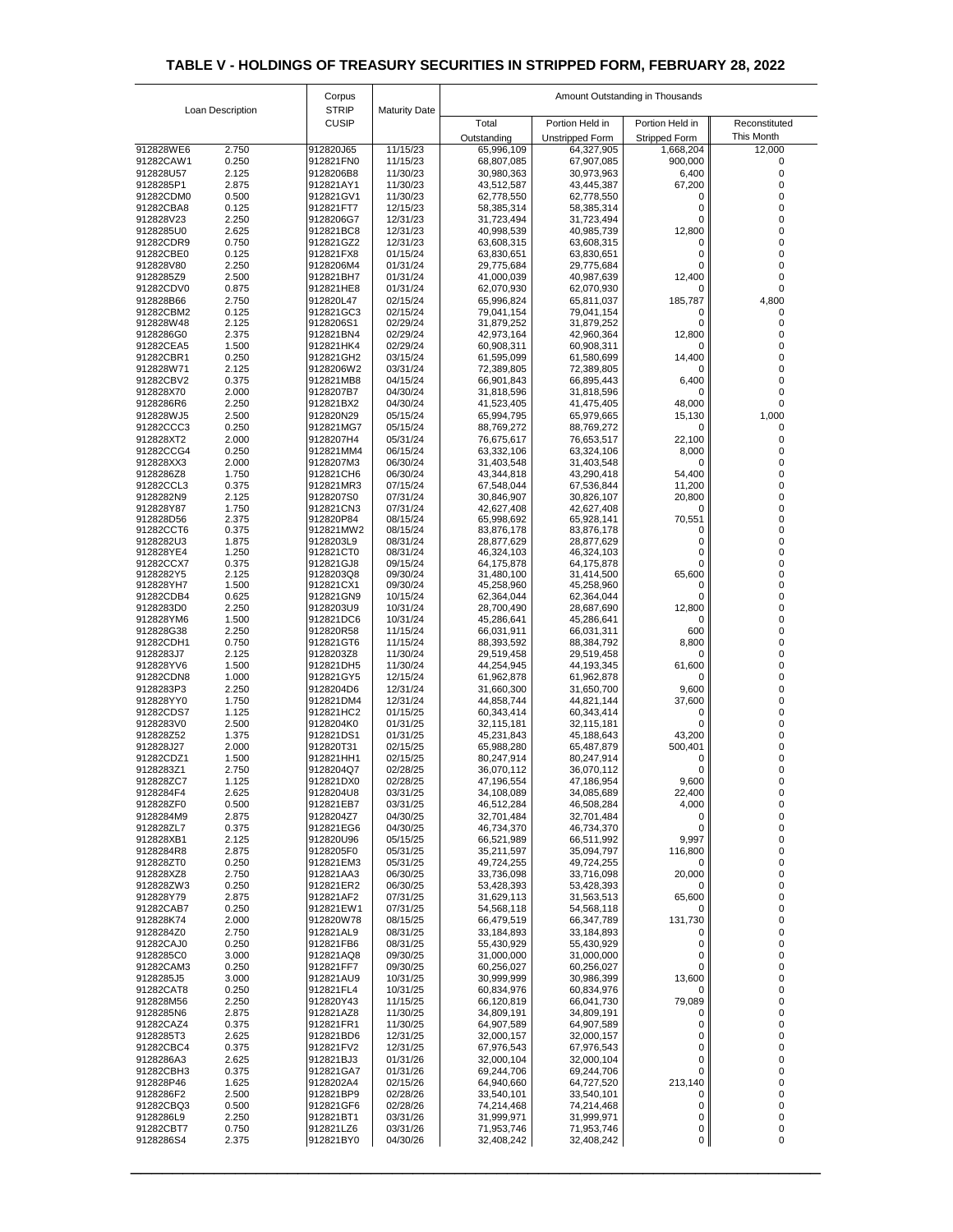|                                          |                  | Corpus                       |                      | Amount Outstanding in Thousands |                              |                        |                    |
|------------------------------------------|------------------|------------------------------|----------------------|---------------------------------|------------------------------|------------------------|--------------------|
|                                          | Loan Description | <b>STRIP</b><br><b>CUSIP</b> | <b>Maturity Date</b> | Total                           | Portion Held in              | Portion Held in        | Reconstituted      |
|                                          |                  |                              |                      | Outstanding                     | <b>Unstripped Form</b>       | <b>Stripped Form</b>   | This Month         |
| 91282CBW0                                | 0.750            | 912821ME2                    | 04/30/26             | 72,649,380                      | 72,649,380                   | 0                      | 0                  |
| 912828R36                                | 1.625            | 9128202R7                    | 05/15/26             | 69,496,759                      | 69,475,950                   | 20,809                 |                    |
| 9128286X3<br>91282CCF6                   | 2.125<br>0.750   | 912821CD5<br>912821MK8       | 05/31/26<br>05/31/26 | 35,361,567<br>72,840,141        | 35,361,567<br>72,840,141     |                        |                    |
| 9128287B0                                | 1.875            | 912821CJ2                    | 06/30/26             | 33,828,122                      | 33,828,122                   |                        |                    |
| 91282CCJ8                                | 0.875            | 912821MP7                    | 06/30/26             | 70,259,272                      | 70,259,272                   | 0                      |                    |
| 912828Y95<br>91282CCP4                   | 1.875<br>0.625   | 912821CP8<br>912821MU6       | 07/31/26<br>07/31/26 | 33,271,132<br>66,841,592        | 33,271,132<br>66,841,592     | 0<br>0                 |                    |
| 9128282A7                                | 1.500            | 9128205K9                    | 08/15/26             | 65,349,241                      | 65,346,241                   | 3,000                  |                    |
| 912828YD6                                | 1.375            | 912821CU7                    | 08/31/26             | 36, 155, 382                    | 36, 155, 382                 | 0                      |                    |
| 91282CCW9<br>912828YG9                   | 0.750<br>1.625   | 912821MZ5<br>912821CY9       | 08/31/26<br>09/30/26 | 68,664,147                      | 68,664,147                   |                        |                    |
| 91282CCZ2                                | 0.875            | 912821GL3                    | 09/30/26             | 35,324,210<br>68,346,425        | 35,324,210<br>68,346,425     | 0<br>0                 |                    |
| 912828YQ7                                | 1.625            | 912821DD4                    | 10/31/26             | 35,345,667                      | 35,345,667                   | 0                      |                    |
| 91282CDG3                                | 1.125            | 912821GR0                    | 10/31/26             | 67,201,691                      | 67,201,691                   |                        |                    |
| 912828U24<br>912828YU8                   | 2.000<br>1.625   | 9128205Y9<br>912821DJ1       | 11/15/26<br>11/30/26 | 69,134,575<br>34,540,488        | 69,133,026<br>34,540,488     | 1,549<br>0             | 0                  |
| 91282CDK4                                | 1.250            | 912821GW9                    | 11/30/26             | 63,863,042                      | 63,863,042                   |                        |                    |
| 912828YX2                                | 1.750            | 912821DN2                    | 12/31/26             | 35,011,701                      | 35,011,701                   |                        |                    |
| 91282CDQ1<br>912828Z78                   | 1.250<br>1.500   | 912821HA6<br>912821DT9       | 12/31/26<br>01/31/27 | 64,744,192<br>98,524,841        | 64,744,192<br>97,475,841     | 1,049,000              |                    |
| 912828V98                                | 2.250            | 9128206P7                    | 02/15/27             | 65,815,868                      | 65,766,638                   | 49,230                 |                    |
| 912828ZB9                                | 1.125            | 912821DY8                    | 02/28/27             | 36,836,324                      | 36,836,324                   |                        |                    |
| 91282CEC1                                | 1.875            | 912821HL2                    | 02/28/27             | 62,079,820                      | 62,079,820                   |                        |                    |
| 912828ZE3<br>912828ZN3                   | 0.625<br>0.500   | 912821EC5<br>912821EH4       | 03/31/27<br>04/30/27 | 36,302,505<br>38,039,590        | 36,302,505<br>38,039,590     |                        |                    |
| 912828X88                                | 2.375            | 9128207D3                    | 05/15/27             | 71,050,221                      | 71,039,356                   | 10,865                 |                    |
| 912828ZS2                                | 0.500            | 912821EN1                    | 05/31/27             | 41,989,355                      | 41,989,355                   | $\overline{0}$         |                    |
| 912828ZV5<br>91282CAD3                   | 0.500<br>0.375   | 912821ES0<br>912821EX9       | 06/30/27<br>07/31/27 | 46,607,732<br>49,000,101        | 46,607,732<br>49,000,101     | $\overline{0}$         |                    |
| 9128282R0                                | 2.250            | 9128203H8                    | 08/15/27             | 69,915,360                      | 69,914,380                   | 980                    |                    |
| 91282CAH4                                | 0.500            | 912821FC4                    | 08/31/27             | 51,083,076                      | 51,083,076                   | 0                      |                    |
| 91282CAL5<br>91282CAU5                   | 0.375<br>0.500   | 912821FG5<br>912821FM2       | 09/30/27<br>10/31/27 | 56,845,294                      | 56,845,294                   | 0                      |                    |
| 9128283F5                                | 2.250            | 9128203W5                    | 11/15/27             | 58,622,977<br>66,474,111        | 58,622,977<br>66,473,476     | 635                    |                    |
| 91282CAY7                                | 0.625            | 912821FS9                    | 11/30/27             | 63,768,886                      | 63,768,886                   |                        |                    |
| 91282CBB6                                | 0.625            | 912821FW0                    | 12/31/27             | 67,976,517                      | 67,976,517                   |                        |                    |
| 91282CBJ9<br>9128283W8                   | 0.750<br>2.750   | 912821GB5<br>9128204M6       | 01/31/28<br>02/15/28 | 70,379,850<br>70,572,105        | 70,379,850<br>70,143,605     | 428,500                |                    |
| 91282CBP5                                | 1.125            | 912821GG4                    | 02/29/28             | 75,431,149                      | 75,431,149                   |                        |                    |
| 91282CBS9                                | 1.250            | 912821MA0                    | 03/31/28             | 73,132,916                      | 73,132,916                   |                        |                    |
| 91282CBZ3<br>9128284N7                   | 1.250<br>2.875   | 912821MF9<br>9128205B9       | 04/30/28<br>05/15/28 | 73,840,270<br>75,112,231        | 73,840,270<br>75,109,115     | 3,116                  |                    |
| 91282CCE9                                | 1.250            | 912821ML6                    | 05/31/28             | 74,034,233                      | 74,034,233                   | 0                      |                    |
| 91282CCH2                                | 1.250            | 912821MQ5                    | 06/30/28             | 71,410,102                      | 71,410,102                   |                        |                    |
| 91282CCR0<br>9128284V9                   | 1.000<br>2.875   | 912821MV4<br>912821AH8       | 07/31/28<br>08/15/28 | 67,937,659<br>75,495,710        | 67,937,659<br>75,493,290     | 2,420                  |                    |
| 91282CCV1                                | 1.125            | 912821NA9                    | 08/31/28             | 69,789,803                      | 69,789,803                   | 0                      |                    |
| 91282CCY5                                | 1.250            | 912821GM1                    | 09/30/28             | 69,466,887                      | 69,466,887                   |                        |                    |
| 91282CDF5                                | 1.375            | 912821GS8                    | 10/31/28             | 68,303,325                      | 68,303,325                   |                        |                    |
| 9128285M8<br>91282CDL2                   | 3.125<br>1.500   | 912821AW5<br>912821GX7       | 11/15/28<br>11/30/28 | 80,505,854<br>63,863,621        | 80,503,818<br>63,863,621     | 2,037                  |                    |
| 91282CDP3                                | 1.375            | 912821HB4                    | 12/31/28             | 63,608,180                      | 63,608,180                   |                        |                    |
| 91282CDW8                                | 1.750            | 912821HG3                    | 01/31/29             | 60,921,657                      | 60,921,657                   |                        |                    |
| 9128286B1<br>91282CEB3                   | 2.625<br>1.875   | 912821BL8<br>912821HM0       | 02/15/29<br>02/28/29 | 81,505,475<br>58,565,832        | 80,904,995<br>58,565,832     | 600,480                |                    |
| 9128286T2                                | 2.375            | 912821CA1                    | 05/15/29             | 84,427,059                      | 84,422,109                   | 4,950                  |                    |
| 912828YB0                                | 1.625            | 912821CR4                    | 08/15/29             | 92,618,670                      | 92,589,130                   | 29,540                 |                    |
| 912828YS3<br>912828Z94                   | 1.750<br>1.500   | 912821DF9<br>912821DV4       | 11/15/29<br>02/15/30 | 88,552,507<br>88,112,596        | 88,552,507<br>88,107,626     | $\mathbf 0$<br>4,970   | 0<br>0             |
| 912828ZQ6                                | 0.625            | 912821EK7                    | 05/15/30             | 109,879,722                     | 108,377,342                  | 1,502,380              | 0                  |
| 91282CAE1                                | 0.625            | 912821EZ4                    | 08/15/30             | 133,018,653                     | 132,516,413                  | 502,240                |                    |
| 91282CAV3<br>91282CBL4                   | 0.875<br>1.125   | 912821FP5<br>912821GD1       | 11/15/30<br>02/15/31 | 133,680,821<br>140,062,615      | 133,680,721<br>140,062,615   | 100<br>0               |                    |
| 91282CCB5                                | 1.625            | 912821MH5                    | 05/15/31             | 148,500,715                     | 148,500,715                  | 0                      |                    |
| 91282CCS8                                | 1.250            | 912821MX0                    | 08/15/31             | 142,197,457                     | 142, 197, 457                | 0                      |                    |
| 91282CDJ7                                | 1.375            | 912821GU3                    | 11/15/31             | 144,644,276                     | 144,643,276                  | 1,000                  |                    |
| 91282CDY4<br><b>Total Treasury Notes</b> | 1.875            | 912821HJ7                    | 02/15/32             | 59,383,389<br>13,227,588,646    | 59,383,389<br>13,217,212,852 | $\Omega$<br>10,375,794 | 17,800             |
| <b>Treasury Bonds:</b>                   |                  |                              |                      |                                 |                              |                        |                    |
| <b>CUSIP:</b>                            | Interest Rate:   |                              |                      |                                 |                              |                        |                    |
| 912810EM6<br>912810EN4                   | 7.250<br>7.625   | 912803AZ6<br>912803BA0       | 08/15/22<br>11/15/22 | 10,127,790<br>7,423,626         | 9,268,607<br>6,775,973       | 859,184<br>647,653     | 45,000<br>$\Omega$ |
| 912810EP9                                | 7.125            | 912803BB8                    | 02/15/23             | 15,782,061                      | 15,295,221                   | 486,840                |                    |
| 912810EQ7                                | 6.250            | 912803BC6                    | 08/15/23             | 22,659,044                      | 22,313,944                   | 345,100                | 0                  |
| 912810ES3<br>912810ET1                   | 7.500<br>7.625   | 912803BD4<br>912803BE2       | 11/15/24<br>02/15/25 | 9,604,162<br>9,509,170          | 9,011,620<br>8,962,114       | 592,542<br>547,056     | 1,500              |
| 912810EV6                                | 6.875            | 912803BF9                    | 08/15/25             | 11,187,207                      | 10,292,775                   | 894,432                | 20,000<br>36,000   |
| 912810EW4                                | 6.000            | 912803BG7                    | 02/15/26             | 12,837,916                      | 12,647,611                   | 190,305                | O                  |
| 912810EX2                                | 6.750            | 912803BH5                    | 08/15/26             | 8,810,418                       | 8,158,446                    | 651,972                |                    |
| 912810EY0<br>912810EZ7                   | 6.500<br>6.625   | 912803BJ1<br>912803BK8       | 11/15/26<br>02/15/27 | 10,860,177<br>9,521,971         | 9,806,444<br>9,058,794       | 1,053,733<br>463,177   | 12,700<br>80,000   |
| 912810FA1                                | 6.375            | 912803BL6                    | 08/15/27             | 9,196,756                       | 7,818,293                    | 1,378,463              |                    |
| 912810FB9                                | 6.125            | 912803BM4                    | 11/15/27             | 22,021,339                      | 20,257,223                   | 1,764,116              |                    |
| 912810FE3<br>912810FF0                   | 5.500<br>5.250   | 912803BP7<br>912803BV4       | 08/15/28<br>11/15/28 | 11,776,201<br>10,947,052        | 10,768,598<br>10,143,000     | 1,007,603<br>804,052   | 88,000<br>24,800   |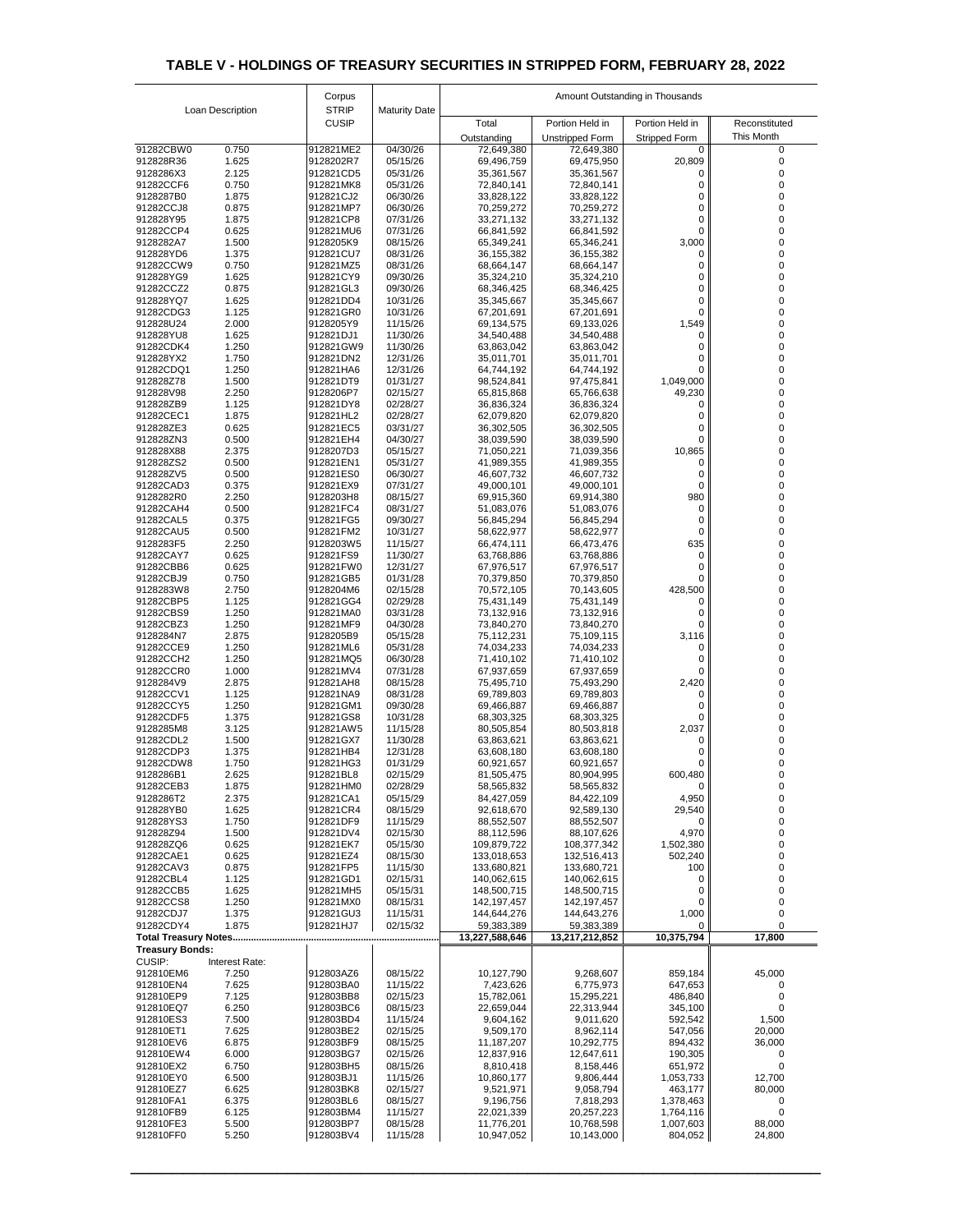|                                                                                    |                  | Corpus                       |                      | Amount Outstanding in Thousands |                          |                            |                      |
|------------------------------------------------------------------------------------|------------------|------------------------------|----------------------|---------------------------------|--------------------------|----------------------------|----------------------|
|                                                                                    | Loan Description | <b>STRIP</b><br><b>CUSIP</b> | <b>Maturity Date</b> | Total                           | Portion Held in          | Portion Held in            | Reconstituted        |
|                                                                                    |                  |                              |                      | Outstanding                     | <b>Unstripped Form</b>   | <b>Stripped Form</b>       | This Month           |
| 912810FG8                                                                          | 5.250            | 912803BW2                    | 02/15/29             | 11,350,341                      | 11,114,676               | 235,665                    | 127,500              |
| 912810FJ2<br>912810FM5                                                             | 6.125<br>6.250   | 912803CG6<br>912803CH4       | 08/15/29<br>05/15/30 | 11,178,580<br>17,043,162        | 10,572,069<br>16,173,173 | 606,511<br>869,989         | 57,000<br>3,500      |
| 912810FP8                                                                          | 5.375            | 912803CK7                    | 02/15/31             | 16,427,648                      | 14,995,475               | 1,432,173                  | 19,200               |
| 912810FT0<br>912810PT9                                                             | 4.500<br>4.750   | 912803CX9<br>912803CZ4       | 02/15/36<br>02/15/37 | 26,397,130<br>16,589,456        | 24,636,477<br>16,170,157 | 1,760,653<br>419,299       | 3,200<br>0           |
| 912810PU6                                                                          | 5.000            | 912803DA8                    | 05/15/37             | 21,413,045                      | 20,741,873               | 671,172                    | 1,080                |
| 912810PW2                                                                          | 4.375            | 912803DC4                    | 02/15/38             | 22,525,149                      | 22,003,303               | 521,845                    |                      |
| 912810PX0<br>912810QA9                                                             | 4.500<br>3.500   | 912803DD2<br>912803DF7       | 05/15/38<br>02/15/39 | 25,500,123<br>25,908,569        | 24,921,733<br>25,701,919 | 578,390<br>206,650         | 26,000               |
| 912810QB7                                                                          | 4.250            | 912803DG5                    | 05/15/39             | 38,778,773                      | 37,620,597               | 1,158,176                  | 57,400               |
| 912810QC5<br>912810QD3                                                             | 4.500<br>4.375   | 912803DH3<br>912803DJ9       | 08/15/39<br>11/15/39 | 41,430,538<br>44,564,249        | 40,604,305<br>41,134,464 | 826,233                    | 36,000<br>312,480    |
| 912810QE1                                                                          | 4.625            | 912803DK6                    | 02/15/40             | 44,902,490                      | 41,375,986               | 3,429,785<br>3,526,504     | 946,000              |
| 912810QH4                                                                          | 4.375            | 912803DM2                    | 05/15/40             | 43,473,044                      | 39,730,773               | 3,742,271                  | 145,000              |
| 912810SR0<br>912810QK7                                                             | 1.125<br>3.875   | 912803FQ1<br>912803DN0       | 05/15/40<br>08/15/40 | 60,356,639<br>43,213,317        | 60,355,159<br>42,570,626 | 1,480<br>642,691           | 567,920              |
| 912810SQ2                                                                          | 1.125            | 912803FS7                    | 08/15/40             | 76,517,749                      | 76,326,769               | 190,980                    |                      |
| 912810QL5<br>912810ST6                                                             | 4.250<br>1.375   | 912803DP5<br>912803FU2       | 11/15/40<br>11/15/40 | 42,903,189                      | 40,799,137               | 2,104,051                  | 59,000               |
| 912810QN1                                                                          | 4.750            | 912803DQ3                    | 02/15/41             | 85,640,970<br>43,004,945        | 85,638,740<br>41,986,371 | 2,230<br>1,018,574         | 1,051,000            |
| 912810SW9                                                                          | 1.875            | 912803FW8                    | 02/15/41             | 89,742,088                      | 89,733,816               | 8,272                      | 183,744              |
| 912810QQ4<br>912810SY5                                                             | 4.375<br>2.250   | 912803DS9<br>912803FZ1       | 05/15/41<br>05/15/41 | 41,995,507<br>86, 181, 841      | 41,362,622<br>86,006,101 | 632,885<br>175,740         | 195,120              |
| 912810QS0                                                                          | 3.750            | 912803DT7                    | 08/15/41             | 42,488,837                      | 41,971,072               | 517,766                    | 283,520              |
| 912810TA6                                                                          | 1.750            | 912803GB3                    | 08/15/41             | 83,722,742                      | 83,139,792               | 582,950                    |                      |
| 912810QT8<br>912810TC2                                                             | 3.125<br>2.000   | 912803DU4<br>912803GD9       | 11/15/41<br>11/15/41 | 44,622,444<br>70,625,667        | 43,982,861<br>70,561,587 | 639,583<br>64,080          | 227,912              |
| 912810QU5                                                                          | 3.125            | 912803DV2                    | 02/15/42             | 47,219,044                      | 46,567,790               | 651,254                    | 170,032              |
| 912810TF5<br>912810QW1                                                             | 2.375<br>3.000   | 912803GF4<br>912803DX8       | 02/15/42<br>05/15/42 | 22,252,107<br>43,918,686        | 22,252,107<br>43,396,093 | 0<br>522,593               | 221,600              |
| 912810QX9                                                                          | 2.750            | 912803DY6                    | 08/15/42             | 41,995,432                      | 41,079,732               | 915,700                    | 6,000                |
| 912810QY7                                                                          | 2.750            | 912803DZ3                    | 11/15/42             | 41,994,009                      | 39,386,445               | 2,607,565                  | 166,160              |
| 912810QZ4<br>912810RB6                                                             | 3.125<br>2.875   | 912803EA7<br>912803EC3       | 02/15/43<br>05/15/43 | 41,999,759<br>41,999,319        | 37,089,552<br>36,766,685 | 4,910,207<br>5,232,633     | 465,640<br>201,120   |
| 912810RC4                                                                          | 3.625            | 912803ED1                    | 08/15/43             | 41,998,968                      | 37,907,929               | 4,091,039                  | 32,480               |
| 912810RD2<br>912810RE0                                                             | 3.750<br>3.625   | 912803EE9<br>912803EF6       | 11/15/43<br>02/15/44 | 41,994,787<br>41,999,879        | 38,142,398<br>35,275,302 | 3,852,389<br>6,724,577     | 164,440<br>8,000     |
| 912810RG5                                                                          | 3.375            | 912803EH2                    | 05/15/44             | 41,992,115                      | 36,819,345               | 5,172,770                  | 177,240              |
| 912810RH3                                                                          | 3.125            | 912803EJ8                    | 08/15/44             | 42,000,030                      | 38,325,254               | 3,674,776                  | 32,800               |
| 912810RJ9<br>912810RK6                                                             | 3.000<br>2.500   | 912803EK5<br>912803EL3       | 11/15/44<br>02/15/45 | 42,020,892<br>42,000,609        | 37,513,432<br>36,283,036 | 4,507,460<br>5,717,573     | 724,920<br>106,280   |
| 912810RM2                                                                          | 3.000            | 912803EN9                    | 05/15/45             | 42,361,715                      | 38,724,038               | 3,637,677                  | 95,290               |
| 912810RN0<br>912810RP5                                                             | 2.875<br>3.000   | 912803EP4<br>912803EQ2       | 08/15/45<br>11/15/45 | 42,320,986<br>42,076,670        | 37,902,910<br>37,795,381 | 4,418,076<br>4,281,289     | 87,840               |
| 912810RQ3                                                                          | 2.500            | 912803ER0                    | 02/15/46             | 40,252,169                      | 33,654,352               | 6,597,817                  | 493,195              |
| 912810RS9                                                                          | 2.500            | 912803ET6                    | 05/15/46             | 43,173,535                      | 36,620,385               | 6,553,150                  | 230,368              |
| 912810RT7<br>912810RU4                                                             | 2.250<br>2.875   | 912803EU3<br>912803EV1       | 08/15/46<br>11/15/46 | 40,536,407<br>42,948,775        | 38,078,407<br>40,626,798 | 2,458,000<br>2,321,977     | 36,000<br>125,600    |
| 912810RV2                                                                          | 3.000            | 912803EW9                    | 02/15/47             | 40,830,504                      | 34,818,375               | 6,012,129                  | 170,600              |
| 912810RX8<br>912810RY6                                                             | 3.000<br>2.750   | 912803EY5<br>912803EZ2       | 05/15/47<br>08/15/47 | 44,224,115<br>43,512,331        | 38,475,711<br>33,283,770 | 5,748,404<br>10,228,561    | 1,264,200<br>514,800 |
| 912810RZ3                                                                          | 2.750            | 912803FA6                    | 11/15/47             | 41,228,751                      | 27,778,520               | 13,450,231                 | 398,770              |
| 912810SA7                                                                          | 3.000            | 912803FB4                    | 02/15/48             | 45,044,506                      | 33,453,255               | 11,591,250                 | 274,800              |
| 912810SC3<br>912810SD1                                                             | 3.125<br>3.000   | 912803FD0<br>912803FE8       | 05/15/48<br>08/15/48 | 49, 151, 624<br>50,414,781      | 38,331,253<br>37,904,968 | 10,820,371<br>12,509,813   | 274,880<br>27,140    |
| 912810SE9                                                                          | 3.375            | 912803FF5                    | 11/15/48             | 54,868,281                      | 43,557,694               | 11,310,587                 | 1,620,180            |
| 912810SF6<br>912810SH2                                                             | 3.000<br>2.875   | 912803FG3<br>912803FJ7       | 02/15/49<br>05/15/49 | 55,576,512<br>57,608,369        | 36,763,215<br>39,112,375 | 18,813,297<br>18,495,994   | 324,500<br>134,360   |
| 912810SJ8                                                                          | 2.250            | 912803FK4                    | 08/15/49             | 63,396,357                      | 53,315,882               | 10,080,475                 | 545,120              |
| 912810SK5                                                                          | 2.375            | 912803FL2                    | 11/15/49             | 60,504,749                      | 51,939,837               | 8,564,912                  | 396,200              |
| 912810SL3<br>912810SN9                                                             | 2.000<br>1.250   | 912803FM0<br>912803FP3       | 02/15/50<br>05/15/50 | 60,520,860<br>73,571,798        | 50,317,865<br>58,989,437 | 10,202,995<br>14,582,360   | 359,000<br>23,240    |
| 912810SP4                                                                          | 1.375            | 912803FR9                    | 08/15/50             | 89,052,509                      | 76,569,923               | 12,482,586                 | 267,600              |
| 912810SS8<br>912810SU3                                                             | 1.625<br>1.875   | 912803FT5<br>912803FV0       | 11/15/50<br>02/15/51 | 85,838,257<br>89,966,491        | 64,723,010<br>69,313,434 | 21,115,247<br>20,653,057   | 511,340<br>62,288    |
| 912810SX7                                                                          | 2.375            | 912803FY4                    | 05/15/51             | 95,480,587                      | 89,086,422               | 6,394,165                  | 761,400              |
| 912810SZ2                                                                          | 2.000            | 912803GA5                    | 08/15/51             | 91,406,663                      | 83,946,378               | 7,460,285                  | 68,800               |
| 912810TB4<br>912810TD0                                                             | 1.875<br>2.250   | 912803GC1<br>912803GE7       | 11/15/51<br>02/15/52 | 90,235,307<br>36,914,118        | 84,413,679<br>36,543,058 | 5,821,628<br>371,060       | 2,052,512            |
|                                                                                    |                  |                              |                      | 3,589,166,481                   | 3,235,355,724            | 353,810,756                | 18,207,311           |
| <b>Treasury Inflation-Protected Securities:</b><br><b>CUSIP:</b><br>Interest Rate: |                  |                              |                      |                                 |                          |                            |                      |
| 912828X39                                                                          | 0.125            | 9128206Y8                    | 04/15/22             | 50,929,406                      | 50,929,406               | 0                          |                      |
| 912828TE0                                                                          | 0.125            | 912820RP4                    | 07/15/22             | 49,699,384                      | 49,699,384               | $\mathbf 0$                |                      |
| 912828UH1<br>9128284H0                                                             | 0.125<br>0.625   | 912820A64<br>9128204W4       | 01/15/23<br>04/15/23 | 49,509,062<br>52,780,008        | 49,509,062<br>52,780,008 | 0<br>$\mathbf 0$           |                      |
| 912828VM9                                                                          | 0.375            | 912820G43                    | 07/15/23             | 49,110,750                      | 49,110,750               | 0                          |                      |
| 912828B25<br>9128286N5                                                             | 0.625<br>0.500   | 912820K71<br>912821BV6       | 01/15/24<br>04/15/24 | 48,960,555<br>35,598,909        | 48,960,555<br>35,598,909 | $\mathbf 0$<br>$\mathbf 0$ |                      |
| 912828WU0                                                                          | 0.125            | 912820P35                    | 07/15/24             | 48,141,393                      | 48,141,393               | $\mathbf 0$                |                      |
| 912828YL8                                                                          | 0.125            | 912821DA0                    | 10/15/24             | 38,234,448                      | 38,234,448               | $\mathbf 0$                |                      |
| 912810FR4<br>912828H45                                                             | 2.375<br>0.250   | 912803CN1<br>912820S65       | 01/15/25<br>01/15/25 | 41,410,922<br>48,249,475        | 41,410,922<br>48,249,475 | $\mathbf 0$<br>$\mathbf 0$ |                      |
| 912828ZJ2                                                                          | 0.125            | 912821EE1                    | 04/15/25             | 38,369,157                      | 38,369,157               | $\mathbf 0$                |                      |
| 912828XL9                                                                          | 0.375            | 912820W29                    | 07/15/25             | 48,195,791                      | 48,195,791               | $\mathbf 0$                | 0                    |